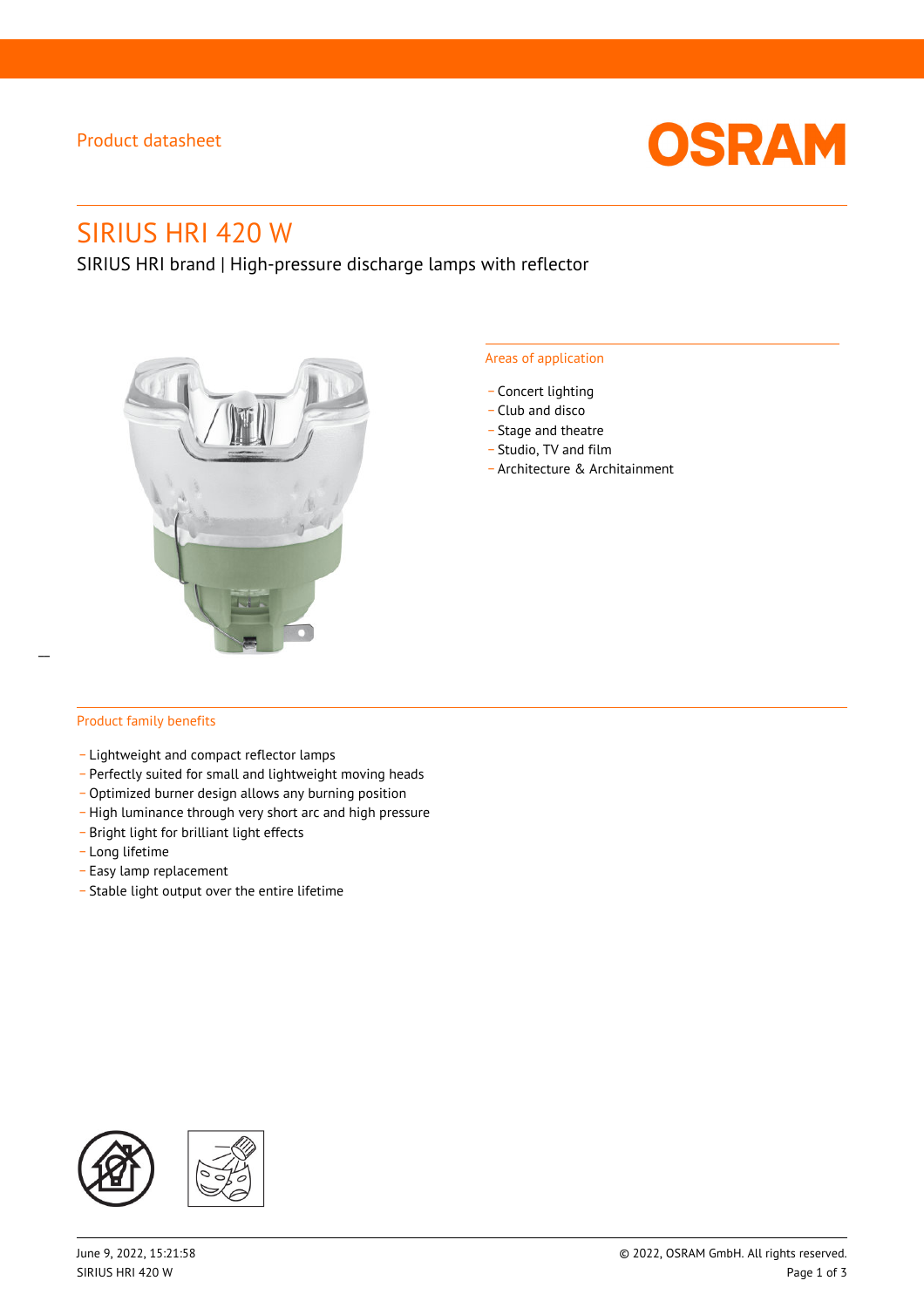## Product datasheet

### Technical data

### **Electrical data**

| Nominal wattage        | 420.00 W |
|------------------------|----------|
| <b>Nominal current</b> | 5 A      |
| Nominal voltage        | 70.0 V   |

### **Photometrical data**

| <b>Nominal luminous flux</b> | 22000 lm |
|------------------------------|----------|
| Color temperature            | 7700 K   |
| Color rendering index Ra     | 85       |

### **Dimensions & weight**

| <b>Diameter</b> | 58.0 mm |
|-----------------|---------|
| Length          | 72.0 mm |

### **Lifespan**

| Lifespan |  |
|----------|--|

**Lifespan** 2500 h

### **Environmental information**

| Information according Art. 33 of EU Regulation (EC) 1907/2006 (REACh) |                               |  |  |
|-----------------------------------------------------------------------|-------------------------------|--|--|
| <b>Date of Declaration</b>                                            | 07-04-2022                    |  |  |
| <b>Primary Article Identifier</b>                                     | 4062172192750   4062172192736 |  |  |
| Declaration No. in SCIP database                                      | In work                       |  |  |